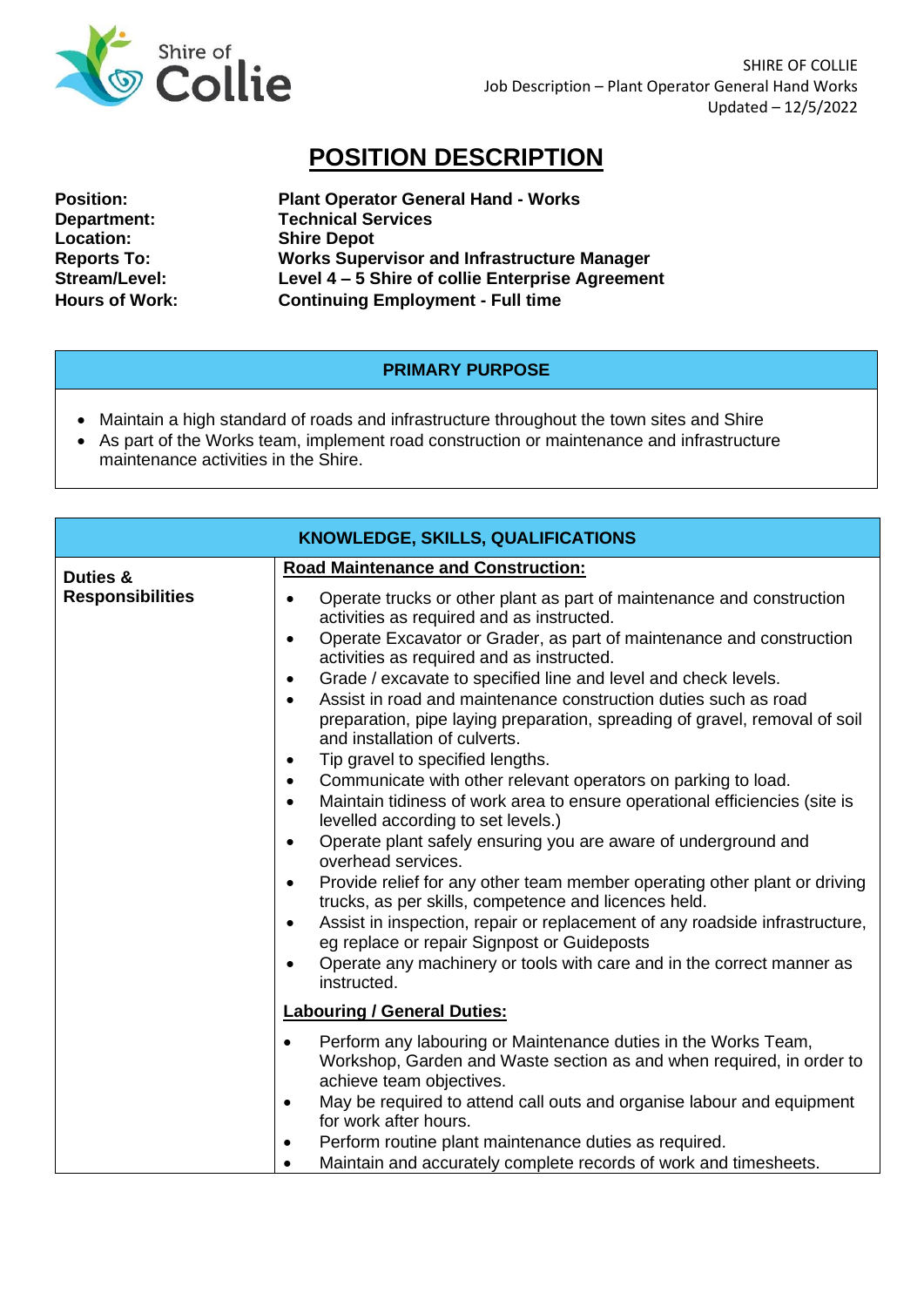

|                                                                         | <b>Behaviour and conduct:</b>                                                                                                                                                                                                                                                                                                                                                                                                                                                                                                                                                                                                                                                                                                                                                                                                     |
|-------------------------------------------------------------------------|-----------------------------------------------------------------------------------------------------------------------------------------------------------------------------------------------------------------------------------------------------------------------------------------------------------------------------------------------------------------------------------------------------------------------------------------------------------------------------------------------------------------------------------------------------------------------------------------------------------------------------------------------------------------------------------------------------------------------------------------------------------------------------------------------------------------------------------|
|                                                                         | Perform duties efficiently, responsibly and ethically and in accordance<br>$\bullet$<br>with the Shire's Code of Conduct.                                                                                                                                                                                                                                                                                                                                                                                                                                                                                                                                                                                                                                                                                                         |
|                                                                         | Contribute positively to the team and support the team's efforts<br>$\bullet$                                                                                                                                                                                                                                                                                                                                                                                                                                                                                                                                                                                                                                                                                                                                                     |
|                                                                         | Actively participate in the Risk Management program, Organisational<br>Performance Review and Evaluation Program.                                                                                                                                                                                                                                                                                                                                                                                                                                                                                                                                                                                                                                                                                                                 |
|                                                                         | <b>Occupational Health and Safety and Risk Management</b>                                                                                                                                                                                                                                                                                                                                                                                                                                                                                                                                                                                                                                                                                                                                                                         |
|                                                                         | Comply with the Shire's Risk Management and OHS procedures<br>$\bullet$<br>Actively participate in the Continuous Improvement Program.<br>$\bullet$<br>Take responsibility for your own health, safety and fitness at work<br>$\bullet$<br>Perform work in a safe and healthy manner and abide by all Shire and<br>$\bullet$<br>legislative safe work procedures, instructions and Injury and Safety<br>Management Practices.<br>Store and maintain safety items or equipment in the proper manner, as<br>$\bullet$<br>instructed.<br>Ensure your actions do not endanger others in the workplace.<br>٠<br>Correct or report unsafe situations and use safety equipment and<br>$\bullet$<br>devices as specified.<br>Participate in all safety activities to ensure the safety and health of staff<br>$\bullet$<br>is maintained. |
| <b>Level of Authority</b>                                               | Accurately follow instructions and perform work as directed.<br>٠<br>Work effectively within the team to achieve objectives.<br>$\bullet$<br>Liaise with supervisor, team, CEO/Deputy CEO and general public.<br>$\bullet$                                                                                                                                                                                                                                                                                                                                                                                                                                                                                                                                                                                                        |
| <b>Required Skills and</b><br><b>Attributes to perform</b><br>this role | <b>Essential Criteria</b>                                                                                                                                                                                                                                                                                                                                                                                                                                                                                                                                                                                                                                                                                                                                                                                                         |
|                                                                         |                                                                                                                                                                                                                                                                                                                                                                                                                                                                                                                                                                                                                                                                                                                                                                                                                                   |
|                                                                         | <b>General</b>                                                                                                                                                                                                                                                                                                                                                                                                                                                                                                                                                                                                                                                                                                                                                                                                                    |
|                                                                         | Ability to physically perform duties as outlined above (and willing to<br>complete a Medical Examination to confirm)                                                                                                                                                                                                                                                                                                                                                                                                                                                                                                                                                                                                                                                                                                              |
|                                                                         | <b>Experience and Knowledge</b>                                                                                                                                                                                                                                                                                                                                                                                                                                                                                                                                                                                                                                                                                                                                                                                                   |
|                                                                         | higher).                                                                                                                                                                                                                                                                                                                                                                                                                                                                                                                                                                                                                                                                                                                                                                                                                          |
|                                                                         | Holding and maintaining a current, unrestricted WA "HC" licence (or<br>Demonstrated experience in the operation of road plant (trucks, Loaders,<br>٠<br>backhoe, roller, streetsweeper etc) and equipment used for road/drainage<br>construction and maintenance.                                                                                                                                                                                                                                                                                                                                                                                                                                                                                                                                                                 |
|                                                                         | understanding of road/drainage construction<br>Demonstrated<br>and<br>$\bullet$<br>maintenance techniques and procedures, including gravel<br>road<br>maintenance and water binding.                                                                                                                                                                                                                                                                                                                                                                                                                                                                                                                                                                                                                                              |
|                                                                         | Traffic Management Certificates - Basic Worksite Traffic Management,<br>$\bullet$<br>Traffic Controller and Blue/White Construction Safety Card                                                                                                                                                                                                                                                                                                                                                                                                                                                                                                                                                                                                                                                                                   |
|                                                                         | Understanding of Occupational Safety and Health principles and how to<br>$\bullet$<br>work within Equal Opportunity requirements                                                                                                                                                                                                                                                                                                                                                                                                                                                                                                                                                                                                                                                                                                  |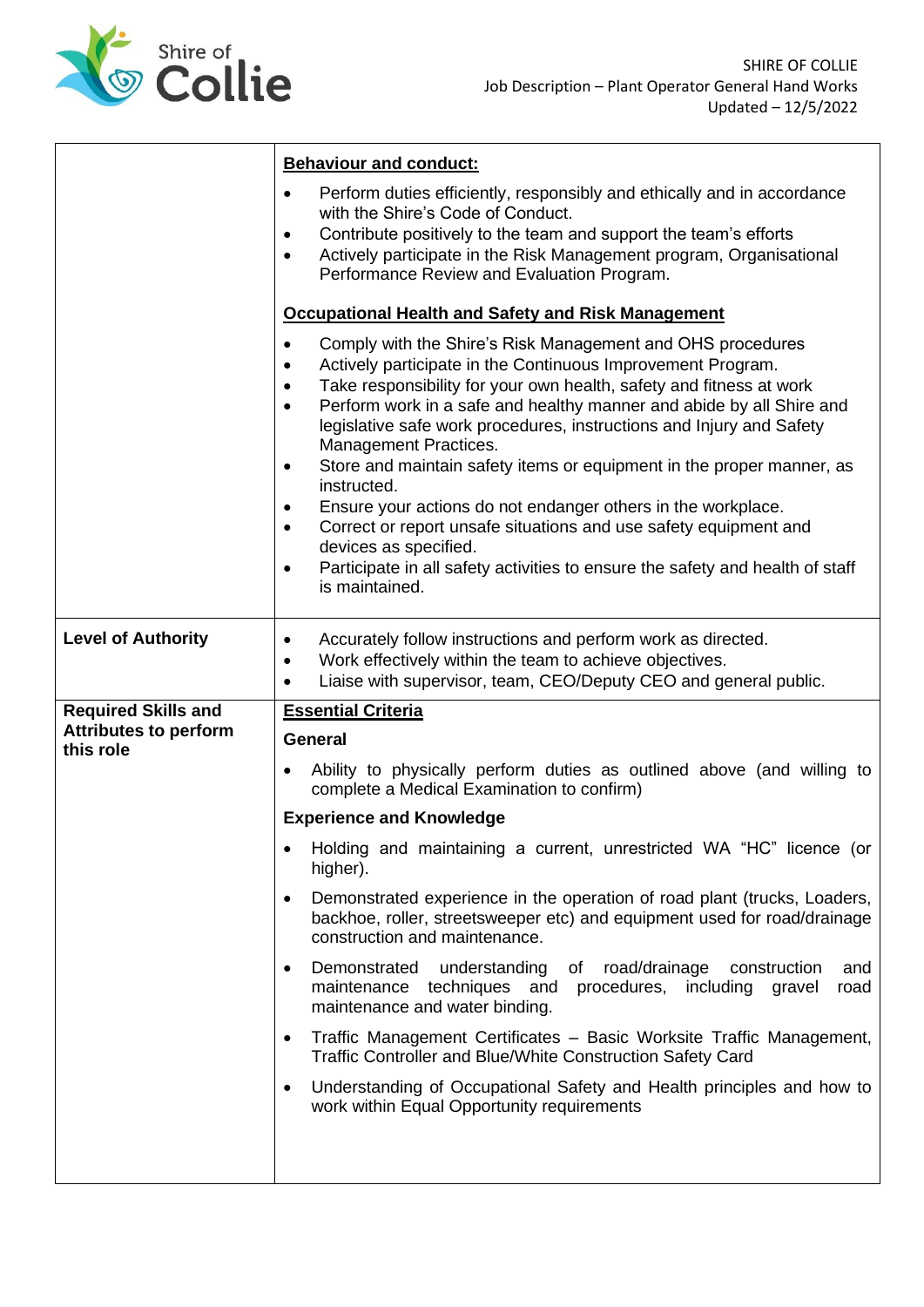

|                                                      | <b>Skills, Abilities and Qualities</b>                                                                                                                                                                                                                                                                                                                                                                                                              |
|------------------------------------------------------|-----------------------------------------------------------------------------------------------------------------------------------------------------------------------------------------------------------------------------------------------------------------------------------------------------------------------------------------------------------------------------------------------------------------------------------------------------|
|                                                      | Ability to perform routine maintenance of road plant and equipment.<br>٠<br>Ability to effectively communicate and work well as part of a team.<br>Basic time management and organisational skills and numeracy and writing<br>skills.<br>A desire to fully complete tasks to a high standard and show initiative in the<br>workplace and be a "self-starter".                                                                                      |
| <b>Desirable Criteria</b>                            | Previous experience working at a local government in the Works Section.<br>$\bullet$<br>Certificate III in Civil Construction Plant Operations<br>$\bullet$<br>First Aid and Resuscitation qualification (or willing to obtain)<br>٠                                                                                                                                                                                                                |
| <b>Training</b>                                      | Willingness and aptitude to undertake further training and professional<br>development to keep abreast of latest technology and practices.                                                                                                                                                                                                                                                                                                          |
| <b>Decision Making and</b><br><b>Problem Solving</b> | Problems at this level require employees to use some originality in<br>$\bullet$<br>approach with solutions usually attributable with solutions usually to<br>application of previously encountered solutions or experience.                                                                                                                                                                                                                        |
| <b>OHSW</b>                                          | Contribute to and provide leadership in the delivery of the Council's Safety<br>$\bullet$<br>& Risk Management Plan.<br>Operate in compliance with OH&S legislation, regulations, practices and<br>standards.<br>Utilise safe working practices applicable to own work area and practices.<br>$\bullet$<br>Contribute to the identification of hazards and risks and participate in their<br>minimisation and/or appropriate corrective strategies. |

| <b>REMUNERATION PACKAGE</b>                                                                                                                                   |                                                                                                                                                                                                                                                                                                               |  |
|---------------------------------------------------------------------------------------------------------------------------------------------------------------|---------------------------------------------------------------------------------------------------------------------------------------------------------------------------------------------------------------------------------------------------------------------------------------------------------------|--|
| Position                                                                                                                                                      | Plant Operator/General Hand - Works                                                                                                                                                                                                                                                                           |  |
| <b>Employment Category</b>                                                                                                                                    | Continuing Employment - Full Time<br>Clause 7.3.1 Shire of Enterprise Agreement 2017                                                                                                                                                                                                                          |  |
| Hourly Rate                                                                                                                                                   | \$28.23 per hour min (Level 4) up to \$29.42 per hour max (Level 5)                                                                                                                                                                                                                                           |  |
| Superannuation<br><b>Employer Superannuation</b><br>Contribution: depending on<br>employee contribution up to an<br>additional 8% (total contribution<br>18%) | 10% SGC Superannuation (Compulsory)<br><b>Additional Superannuation (Optional)</b><br>Additional Superannuation is optional and can commence at any time.<br>Matching contributions by Council up to 8% subject to salary sacrificing<br>contributions by the Employee (as per the Shire of Collie Collective |  |
|                                                                                                                                                               | Agreement 2017 Clause 9.7).                                                                                                                                                                                                                                                                                   |  |
| Allowances                                                                                                                                                    | <b>Service Pay –</b> Commencement at the end of the first year of service @<br>\$18.00 per fortnight with yearly increment up to 10 years' service as per<br>Clause 14.1 Shire of Collie Enterprise Agreement 2017).                                                                                          |  |
|                                                                                                                                                               | <b>Industry Allowance - \$52.27 per fortnight as per Clause 13.1 Shire of</b><br>Collie Enterprise Agreement 2017.                                                                                                                                                                                            |  |